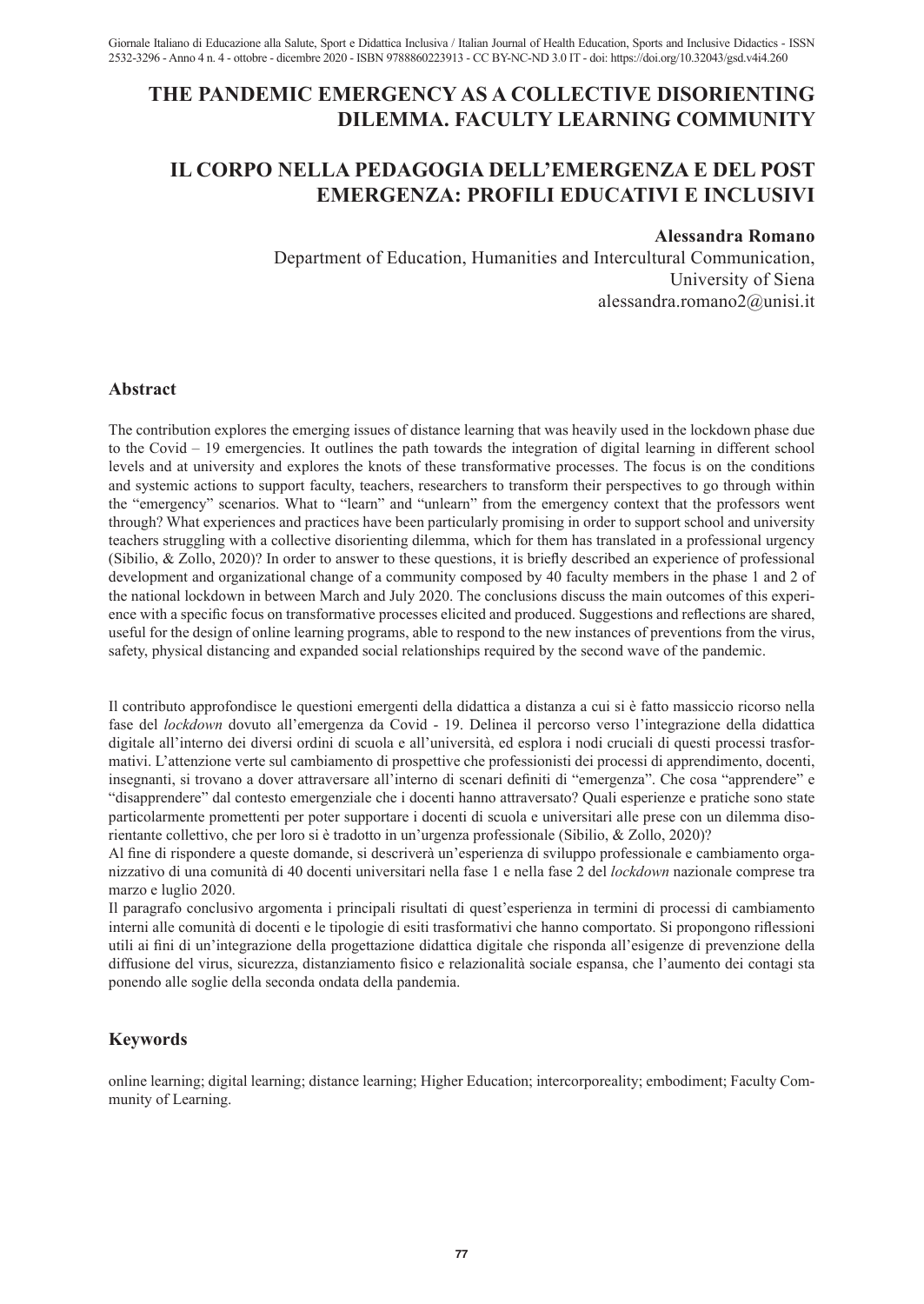# **1."Managing the unexpected". The pandemic emergency as collective disorienting dilemma**

This article deepens the emerging questions of the distance learning which was spread during the different phases of the *lockdown* due to the pandemic emergency caused by the Covid-19. It articulates the path towards the integration of the digital learning in the various levels of the school and of the university, and explores the key-points of these transformative processes. The focus is on the perspectives transformation that professionals of learning processes, instructional designers, teachers, faculty, are forced to navigate in scenarios with high levels of "urgency". What to "learn" and to "unlearn" from the emergential contexts that teachers came through?

Which experiences and practices have been particularly promising to support the school teachers and the university faculty facing a collective disorienting dilemma, which for most of them meant a professional urgency (Sibilio, & Zollo, 2020)? The second section of the contribution presents an example of an experience of faculty development that involved a community composed by 40 university professors in the phases 1 and 2 of the *lockdown*.

The pandemic emergency due to the spread of the Covid-19 is producing an epochal change that is transforming in unreversible terms the nature, the objectives, the scientific, didactic and organizational practices of *Higher Education* systems. Facing very uncertain, ambiguous, temporary scenarios with fast changes highlights the weaknesses and the contradictions of "containing the situation" and opens up issues that require to be dealt with the rigor of the scientific methods.

From this point of view, the university, like other educational institutions, is a learning organization, which has been able to align itself with the need to experiment with new and technologically rich methods to ensure didactic continuity, far away from self-referential and nostalgic visions of transmissive or in presence teaching (Watkins, & Marsick, 2020).

Emergency remote teaching is not online learning (Hodges *et al*., 2020). It has been an adaptive challenge for which there were not prior technical solutions (Heifetz, Linsky, & Grashow, 2019). It required to professors, such as to all organizational actors of the *Higher Education* systems (administrative staff, technical staff, instructional designers, Ph.D. students, fellows) to test their ability to learn and to change in high level of ambiguity and uncertainty environments. Professors tried to address an adaptive challenge (Heifetz, Linsky, & Grashow, 2019) first with technical solutions, but only because those were all what was available at that time.

It is a matter of fact that the revolutions and the adjustments required by emergency remote teaching can be - and have been for many - an opportunity for change, development and innovation. Teachers who were resistant to the use of e-learning platforms have converted to the potential of building collaborative online learning settings, discussion forums, open access learning paths, e-community. Those who thought that Moodle or other platforms worked only as a repository of slides showed in class, had the opportunity to validate their perspectives and to experiment with new practices of use, in which they can interact with students both in synchronous and asynchronous (Hodges *et al*., 2020).

The anchoring to lines of research that study how and under what conditions people learn to navigate change and transform their way of thinking, acting and interpreting reality through processes of validation and critical reflection (Mezirow, 2003; 2016) allows us to interpret the emergency scenario as a "collective disorienting dilemma" (Watkins, & Marsick, 2020). Our investigation focus is not only and exclusively, therefore, on the ways of doing teaching, on the methodologies, on the technologies that, in coping with the measures to prevent the spread of the pandemic, have been implemented and have inevitably changed the way of understanding the relationship with students, with artifacts, with devices, with classrooms, the new "situated" and incorporated doing of learning - teaching. We intercept as objects of investigation the practices of the use of technologies, the adoption of specific teaching methods and the perspectives that teachers and professors have on themselves, on their professional role and on their positioning within volatile contexts.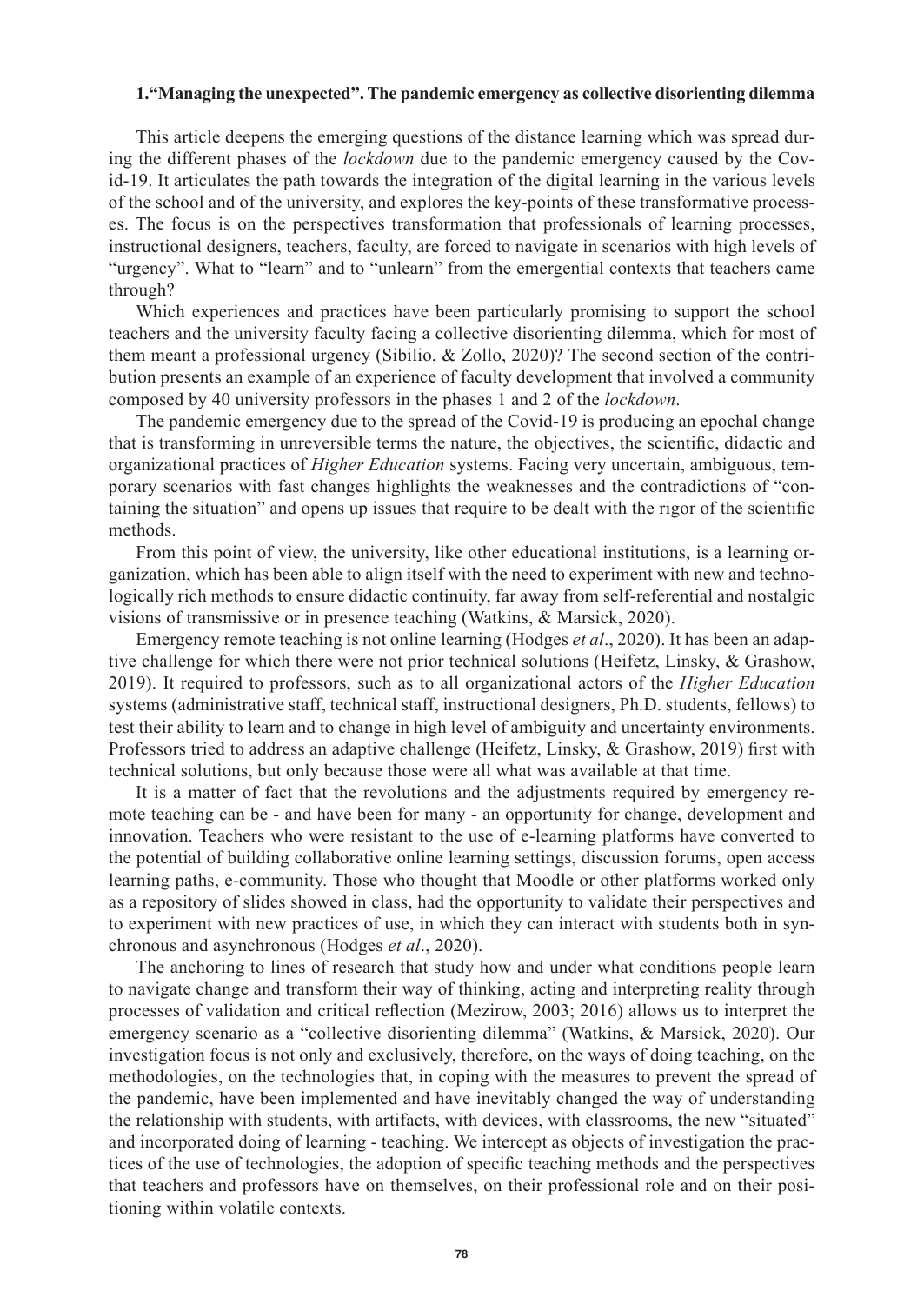For example, there are teachers and professors who have become familiar with *Padlets* and virtual whiteboards, jamboards, online survey systems, to keep audience participation constantly alive in small, medium and large classrooms, connected online in synchronous and asynchronous mode. Faced with these outcomes, nobody could ever say that this learning, even instrumental, if we want, has not produced transformative outcomes.

How can the technical and instrumental outcomes that have been achieved be valorized and exploited, especially in anticipation of a more marked change towards the incorporation and integration of digital teaching and online learning?

# **2. Facing the emergency remote teaching. Learning as a strategic leverage for innovation**

The formula of the improperly defined "social distancing" - in reality physical distancing for preventing the contagion - represented the paradigm on which we had to build new habits without being prepared to abandon familiar patterns (Ellerani, & Cristante, 2020).

The label of "social distancing" oriented public opinion towards a position of insecurity and uncertainty, in which the adjective "social" returned the sensation of an unheard-of collective fact, a collective cumulative adversity which concerned indiscriminately all (Felitti, 2017).

PC screens, domestic rooms have suddenly become hybrid: highly technological workplaces and exclusive areas of affection, places of accompaniment and support, as in the many examples of home schooling, where parents have joined the teachers, or have been invested with the function of "home scaffolding" for the continuity of distance learning activities (Ellerani, & Cristante, 2020).

Faced with the disorientation of the invisible virus that struck everyone, in the face of the most epochally disorienting scenario since the 2001 attack, how *Higher Education* systems could help to preserve "didactic continuity" and "reduce distance" to satisfy a need of learning, knowledge and points of reference?

The need to control the pandemic (and above all the public, institutional, media communication on the pandemic) was defined in relation to the fear of the contagion, therefore, to the concrete, tangible possibility, experienced as an uncontrollable threat, of the risk of death (Colonna, 2020). The need (and the obligation) of confinement translated into the *lockdown* that defined various inversion of meaning, modifying the subjective relationship with space and time, since the outside world became a territory of fight and contagion. In addition to domestic confinement, remote working and smart working was encouraged and the transition, abruptly, to distance learning as emergency remote teaching (Hodges *et al*., 2020).

Such sudden passages generate spaces of non-bridging interpretative "empty", in which the possibility of reaching the outside was deferred from decree to decree. Faced with the void of guarantors of signification, which helped tolerate the habit to the emergency and would ensure continuity of points of reference, the last aspect of everyday life to be invested was sociality, which in *lockdown* is transformed into surrogate sociality. A sociability that is expressed in social media, in the form of teleworking, of the abbreviated communication exchange: the absence of physical social relationship - with all its existential significance – was correlated to the sense of disorientation and the perception of suspended lives (Ellerani, 2020, p. 35).

Social media, mass media, the digital world have become the elective path of connection with the *outside world*: it is through these that the news on the pandemic trend were reported, and it is in this that unconscious exploitation of opinions was recorded.

Studies on pandemic scenarios have shown that the best system for obtaining adherence to the infection containment measures was collective self-regulation (Mannarini *et al*., 2020).

The policies of Covid-19 emergency management, however, have not always contemplated this principle. Indeed, institutional communications transmitted over broadband often had a "paternalistic" attitude towards citizens, believing that compliance with the rules could only be achieved through external control (*ibidem*). It is an approach based on a "psychology of fragil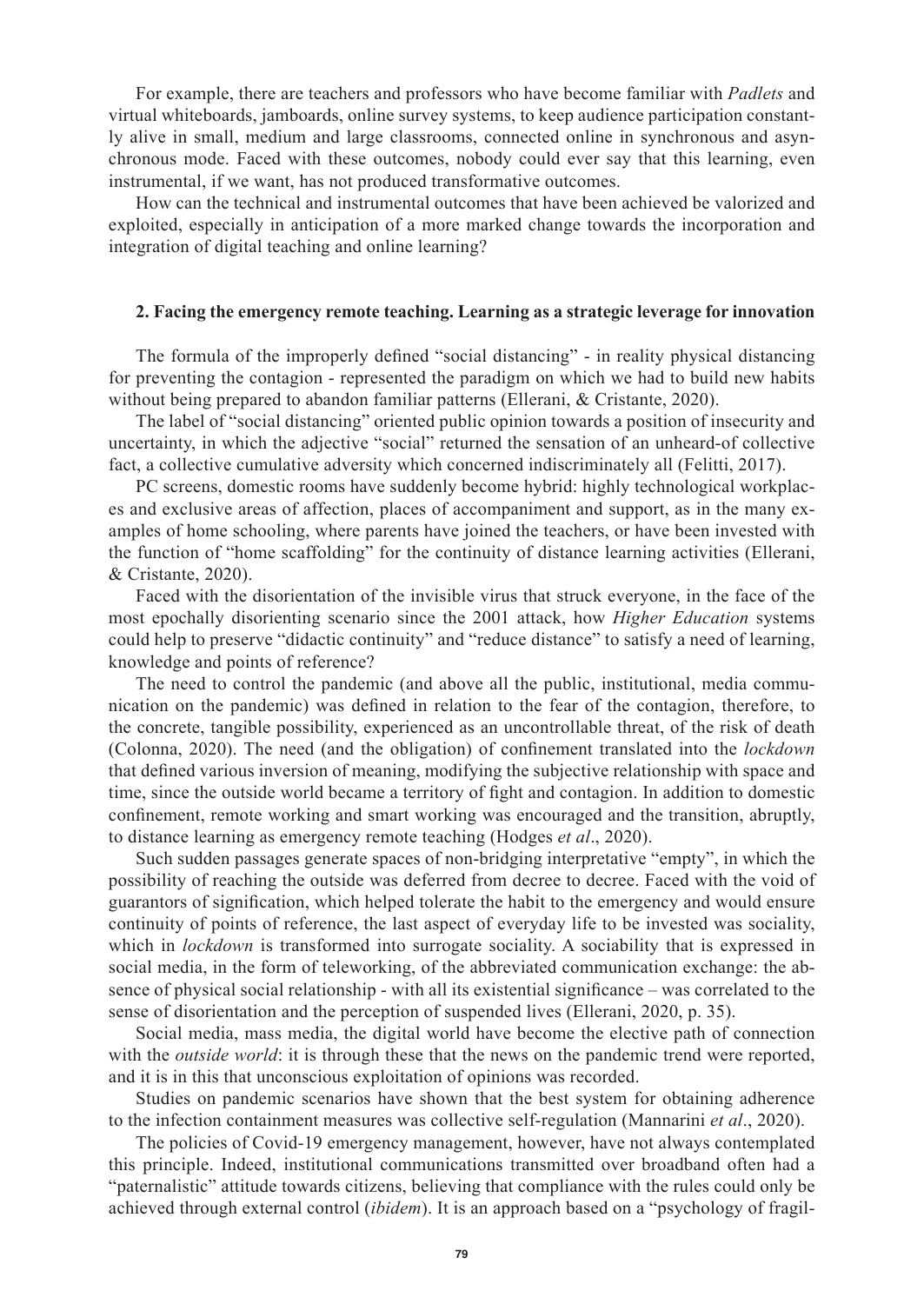ity" (Reicher, Drury & Stott, 2020), according to which individuals are not autonomously able to respect restrictions or tolerate them: they are generally unable to understand the complexity of pandemic emergency, they act irrationally and impulsively; ultimately, they need a guiding authority and the dissemination of messages of terror (Mannarini *et al*., 2020).

At the end of the first wave of the pandemic, social media, *fake news* and the virtual bulimia of online news have preserved their importance as a filter of knowledge of the outside-more-than-external world and as a source of all information on which to build understanding and meanings. In the race for the most clicked title or post, we have been "bombarded" by narratives and ways of reporting the news that have been chasing more sensationalism aimed at building adhesion/ consensus and which have polarized visions and attitudes, creating curves of fans as at the stadium (more than keeping the attention on planning of systemic and institutional actions), which plunged us into phenomena more than helping us understand them. The media treatment of the pandemic and its effects has turned into an almost total coverage of the events connected with the spread of Covid-19, contemplating the fixed presence of experts in the media and in programs during the *lockdown* period (until May 2020) and in the subsequent period (June-July 2020). The spread of the pandemic digitally and medically was perhaps even faster than the physical spread, in a "super-globalized" scenario such as the current one (Latour, 2020, p. 1).

In the first days of the pandemic, digital technology was told by the media and institutions as the technological framework capable of keeping continuing, while remaining closed at home, the fundamental activities that govern our daily lives. Social media made possible to maintain connection and sharing and to elicit a "sense of community belonging" in the general disorientation. The e-learning platforms made possible to bring teaching in presence "remotely".

This originally idealized "honeymoon" narrative did not take long to show all the limits of pre-critical views. The first limit has concerned digital divide and social inequalities (Halford, & Savage, 2010): there are sociomaterial conditions that impact the accessibility of digital resources. Trivially, being constantly connected in a 40sqm house is different from doing it in a 150sqm apartment (Colonna, 2020). The *lockdown* made tangible a series of barriers to digital which were linked not only to the possibility of connecting, but which concerned a whole series of variables such as the level of familiarity and knowledge with e-learning platforms, with digital media, the accessibility of technological personal devices, the different amplitude of connections in the most diverse locations. The need for an unexpected and rapid reorganization of times, spaces, places, mobility, had accentuated marginality, gaps, latent difficulties, instability, and an increase in poverty. What inequalities has distance learning brought to light? What still remains of the "living" community at university and at school after such heated antagonisms between *presence* versus *distance*?

We have fallen into the trap of a rhetoric where there was no room for students with disabilities, the number of teachers or professors were not enough, there was no interinstitutional network, where complex issues were simplified in terms of someone who fell behind and someone who - already at risk of fragility and marginalization - was further penalized by a transformative wave of "didactic digitalization" and "digital didacticization".

This was even more evident in the *post-lockdown*, when there was a widespread view on distance and remote learning that polarized those who were in favor *versus* those who were not in favor, antagonists like parents *versus* teachers, the hyper-tech *versus* the traditionalists, the no-masks and the epidemic-hypochondriacs. There has been a fetishization of the physicality of the face-to-face teaching that excluded to consider a hybridization and technological expansion of teaching that has already been underway for decades.

This dominant media narrative on remote teaching has resulted in some sociolinguistic and epistemological distortions: confusing the emergency remote teaching (Hodges *et al*., 2020) that we have used as university and school institutions with online and distance learning; to think that, in the face of digital transformations that change the way of thinking and designing course and didactic actions, is permissible to have opinions that are not scientifically founded and not empirically validated.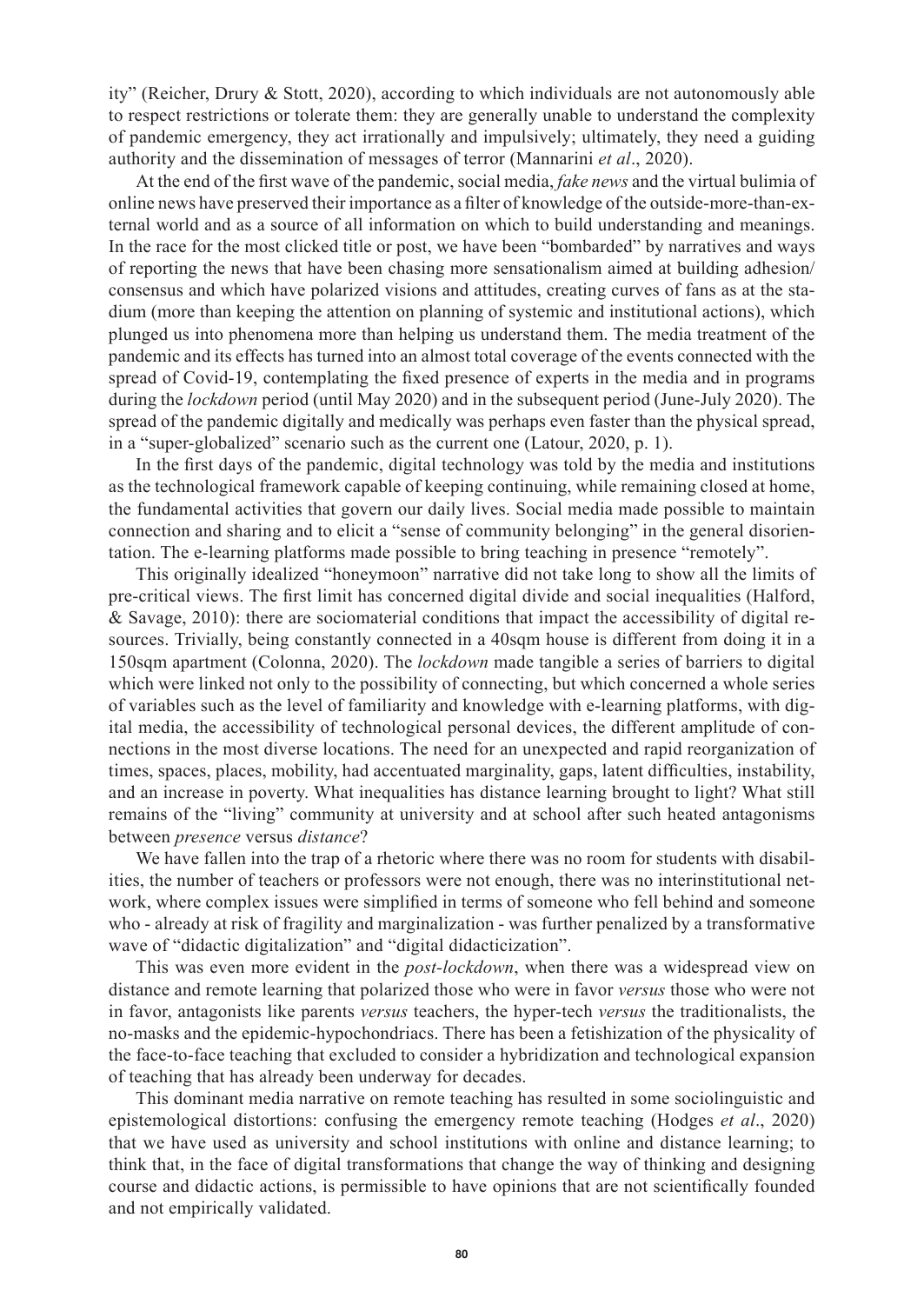Faced with a picture that has inevitably upset everyone, as teachers and professors we are called to analyze and validate what positioning we have assumed within contradictory arenas that became more and more similar to debates between adverse positions than to knowledge exchange forums. In our daily professional micro-practices, which digital teaching narratives have we unwittingly fed? What narratives we have shared and how these narratives have taken to the extremes discontent feelings and stuck polarized positions? The *hyperzooming* of the months of the *lockdown* was certainly the subject of widespread discontent, being always hypermedially connected in synchronous connections through the most varied platforms, which led to the false belief that people work *more* and *worse* with distance learning. The collective narrative of distance learning has been monopolized by antinomic visions: on the one hand the pole of negativity, "distance teaching as a monolithic enemy of student participation and of the quality of teaching and course design", or as the pole of positivity, "online teaching as the driving force behind the technology of innovation".

#### **3. New Frontiers of Participation and Corporeality**

The reflection on the relationships between digital learning, emergency remote teaching, educational urgency and accessibility calls into question an international and national literature of studies and research that is exploding in the field of educational research (Weiss *et al*., 2020; De Filippo, Percoco, & Voce, 2020; Watkins, & Marsick, 2020). Our option involves taking a narrative look attentive to the processes of stigmatization that are repeated and strengthened in the dominant narratives spread in the complex socio-digital ecosystem.

Studies on distance and online learning offer us some consolidated assumptions: that distance teaching cannot be the online transposition of the traditional teaching methods but requires the use of technological tools and above all a different (if not innovative) approach, in which students have a central role in the autonomy of developing knowledge and skills (De Filippo, Percoco, & Voce, 2020).

Integrated digital learning is not the remote one experienced during the *lockdown*. It is a collaborative-based framework grounded on a rigorous concerted design, rooted on defined pedagogical criteria, with a focus on the incorporation of the digital component and on the sociomaterial dimensions of learning processes *inside* and *outside* the classroom. We are not talking about a replacement of face-to-face teaching, but an increase in it, an expansion of it, through the integration of digital teaching methodologies and devices. Digital devices are an integral part of didactic course design. They are not "more or less fortuitous remote operating conditions" in which to apply methods and processes already established upstream for face-toface teaching.

It is an integration of digital learning that helps build a corporeal and embodied dimension of teaching practices in the third teaching space (Vicari, 2008). The third space construct, invoked by a conspicuous literature on the subject (Gutiérrez, 2008), expresses and thematizes the material and embodied dimension of learning spaces. Knowledge incorporated inside and outside the classroom becomes knowledge embodied in material and immaterial artefacts that every learning setting has and which is part of the learning processes (Vicari, 2008; Fabbri, & Torlone, 2020). While some narratives have used the rhetoric of the representations of distance learning as "didactics of the lack of proximity of contact", the third space interpretative construct and the anchoring to embodied education allows to thematize the *intermaterial* dimension of digital and online learning, in which the intercorporeity between material, immaterial, digital and virtual physicality is a condition for the realization of the didactic and learning relationship (Gomez Paloma, 2020).

Gutiérrez (2008) offered the third space as a way of thinking about social actors in a given context, about their autobiographical and temporal specificities and about the way in which they could be explained in the design of an emancipatory form of educational experience. He wrote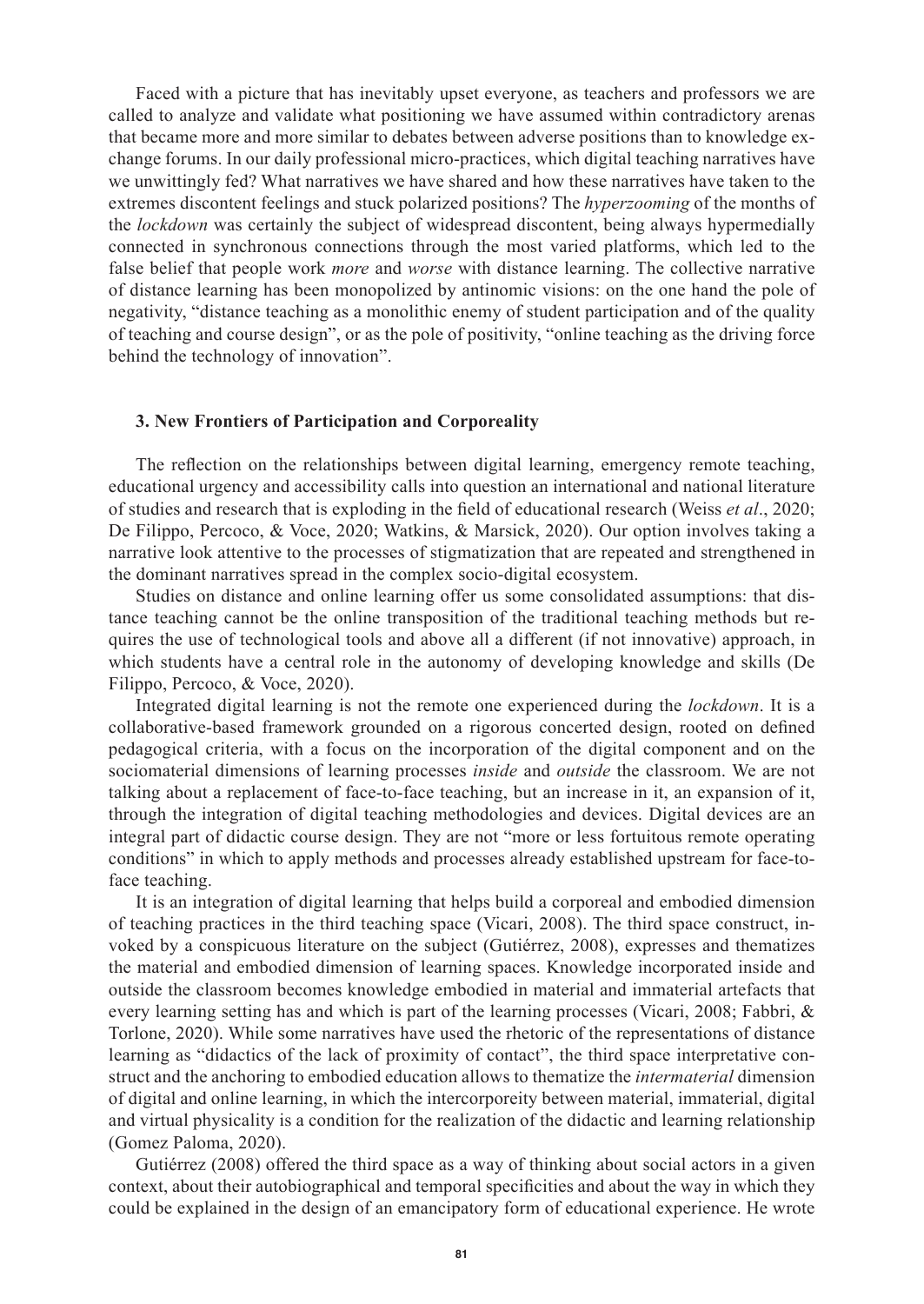about how design for learning in the third space could stand up to the standard rails of home and university, providing real and metaphorical roads to incorporate changing practices and communities into pedagogical design.

The thesis we are presenting here is that the intercorporeity between physical and digital presence that comes to constitute integrated digital learning is an embodiment dimension which, if designed and managed intentionally and as a reflective practice (Fabbri, & Torlone, 2020), with clear objectives in terms of learning outcomes, contributes to the improvement of teaching practices, the performance of students and the organizational innovation. A perspective intentionally oriented towards the integration and incorporation of digital learning triggers both a transformation of the subsidiary and instrumental aspects of teaching "situations", and also a change in the substantive and methodological paradigms with which we approach the study of teaching practices (Gomez Paloma, 2020). We could talk about practices of didactic intercorporeity (Sibilio, & Zollo, 2020), to express the emergence of microcosms of interactions between teachers, professors, learners, digital bytes and physical environments, and the situated and embodied representation of this emergency. In the case of the incorporation of digital learning, we recall the definition of didactic intercorporeity to define the embodied potential of didactic interaction systems (Sibilio, & Zollo, 2020).

We saw during the *lockdown* that even during a transition to distance learning there were experiences with a high rate of experimentation. These were paths that centered the sense of experimentation with digital platforms on the centrality of the right of participation of all students and on the criterion of accessibility of multimedia, resources and educational content.

All the realities of the education sphere had to make a huge leap towards didactic experimentation, having, at the same time, to preserve the quality of interaction and complementarity of the teaching-learning processes, the entanglement between all human, non-human and morethan-human actors that make up the university learning systems and the continuous dialogue between students and professors (Di Palma, & Belfiore, 2020). In this leap, doing distance learning resulted in worrying about how to do teaching centered on learner, how to design and build expanded and distributed classrooms among all the actors (and their intercorporeity contexts) connected in the learning environments.

Involving students in digital learning activities results in the co-design of learning settings where students are editors of digital and multimedia content. The processes and methods of evaluation cannot return to usual methods, but require the effort of implementation towards rubrics, e-portfolios, shared assessment tools with a strong training value. The integration of digital teaching requires investing in the design of the learning path which is characterized by: a) a wide level of structuring of the activities to be carried out;

b) a high degree of collaboration and agreement required between all the actors of the didactic network, students, professors, institutional actors;

c) the protagonism and centrality of the learner in the technologically "thought" and "mediated" learning processes (Dell'Anna *et al*., 2020).

# **4. "Online learning is the new normal"**

Digital learning does not translate into a spectacularization of the contents, nor a conceptual simplification. It is much more the design of learning activities in which the dimension of engagement is the core condition of the leading role of learners.

Hence draws out a series of resistances to change, which are anchored to the antinomic polarization between teaching in presence versus distance learning. The mechanisms of antinomic polarization are based on prejudicial premises that are often distorted and not validated (Mezirow, 2003; 2016). Among these there are: - that distance learning is digital teaching (cognitive distortion); - that distance learning, and therefore digital teaching, is not a teaching of contact and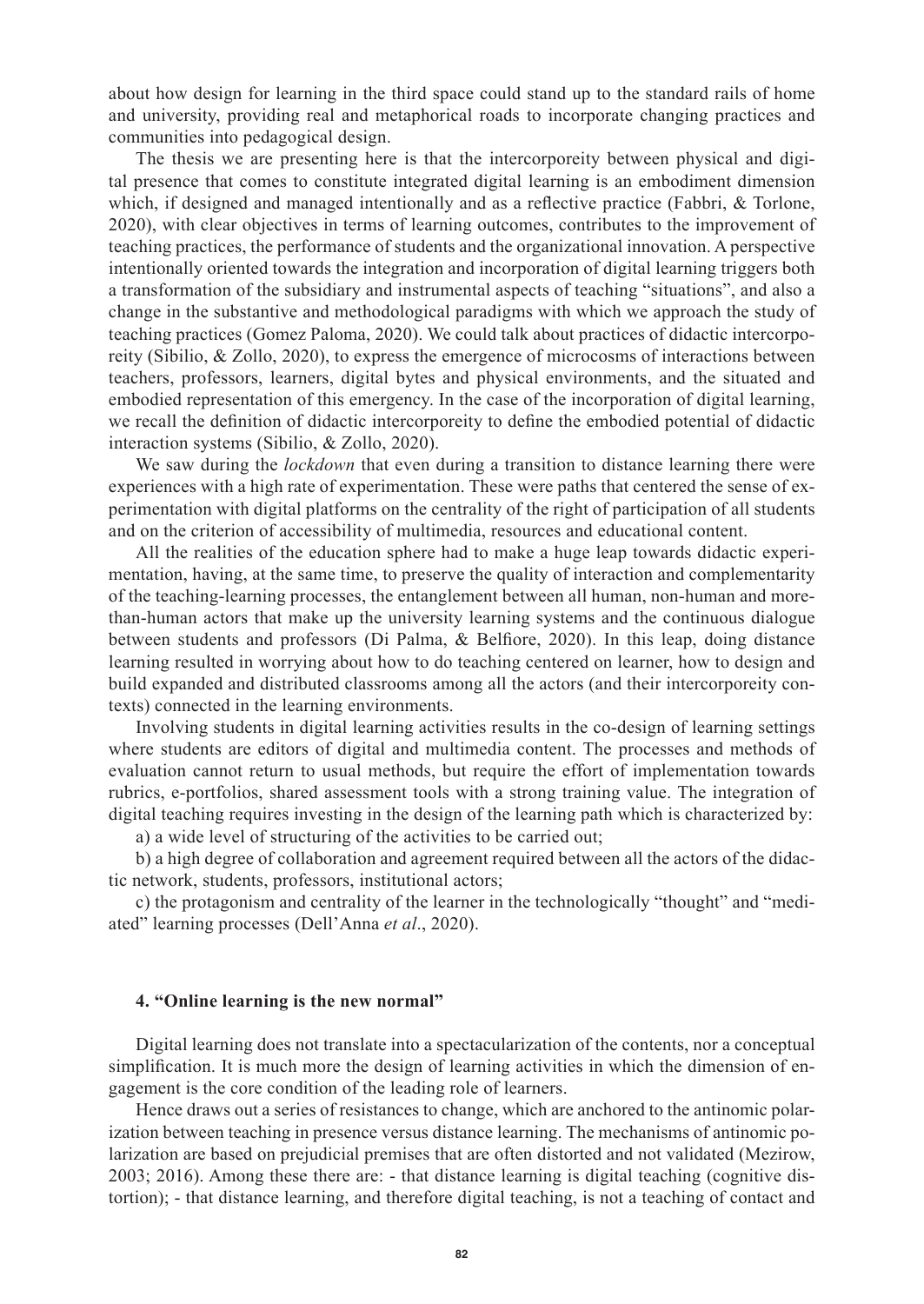corporeality (epistemological distortion); - that distance learning puts in light all the contradictions and inadequacies of the teaching methods centered on the transmission of contents (sociolinguistic distortion). The anchoring to the theories of organizational learning (Argyris, & Schön, 1998; Fabbri, 2019) and to the contributions of transformative theory (Mezirow, 2016) induced to investigate what obstacles and defenses could organizational actors put in place especially in situations where routines are broken, and where dysfunctional practices are often applied to cope with scenarios with high uncertainty. Specifically, the approaches of transformative theory that have been interested in studying the conditions for the development of critical-reflective thinking, suggest that the use of familiar categories and past conceptualizations to interpret new problems occurs where there is a lack of perspectives sufficiently inclusive interpretations and examples of valid and validated alternatives (Watkins, & Marsick, 2020).

Faced with the digitalization of environments and learning conditions, which underwent an exponential growth in the *lockdown* and *post-lockdown* phase between March and July 2020, active and participatory online methodological approaches have found more and more space in the way of teaching that frequently encountered resistance from professors and teachers. One aspect of these resistances is that teachers tended to interpret the novelties in terms of familiar practices: to the frontal lesson in the classroom, where the teacher speaks and explains and the students listen, they replaced the video recording of the explanation as digital content to be enjoyed asynchronously or the one-way front explanation in synchronous mode. This is a type of retreat on concepts, tools and methods that are already known, in which the new is brought back until it seems like the old. There is a risk of doing "distance teaching" in the presence, applying transmissive and frontal teaching models to virtually, digitally and technologically mediated presence (Rivoltella, & Rossi, 2019).

If the resistance to innovation is based on these methodological elements, integrating digital learning into *Higher Education* systems becomes a complex problem. It is not reducible to a question of adoption based on the availability of individuals for innovation and change, or of certain technologies or platforms. Probably, the tendency to simplify the complexity of the integration of digital learning depends on the habit of assimilating it on hyper-technical schemes and models, which propose technical solutions to be implemented in one's own teachings, or on theoretical approaches that do not clarify the much desired "instructions for use" (Ranieri, 2011). Incorporating digital learning in teaching is more about studying how learning processes and teaching methodologies change, and it inevitably involves sharing a project for change. It translates into investigative practices on "what does it mean, in terms of innovative approaches to teaching, to take these changes into account?".

As professors, we are not always aware of what reasoning processes we apply to solve problems and how we act to solve the problems we encounter: we are often victims of that same pre-critical thinking, which uses prior assumed categories to interpret new problems and issues. We need, just like other professionals, to broaden awareness of our teaching practices, through reflection activities on them, and learn from our experience inside and outside the classroom (Brookfield, 2017; Fabbri, & Romano, 2019). In this sense, reflective approaches to encourage reflection on teaching practices (and on methodologies adopted, time management, methods and techniques of facilitation, adequacy in relation to the learning objectives, etc, ..) are used to validate diffused and active practices in collective settings and to acquire other practices and approaches. The experience reported in the next paragraph is situated in this conceptual framework.

# **5. Faculty Community of Learning**

The experience reported here is an example of processes of change taking place in *Higher Education* systems. As researchers and professors, we situate ourselves in the conceptual paradigms of transformative (Fabbri, 2019) and collaborative research (Shani, Guerci, & Cirella,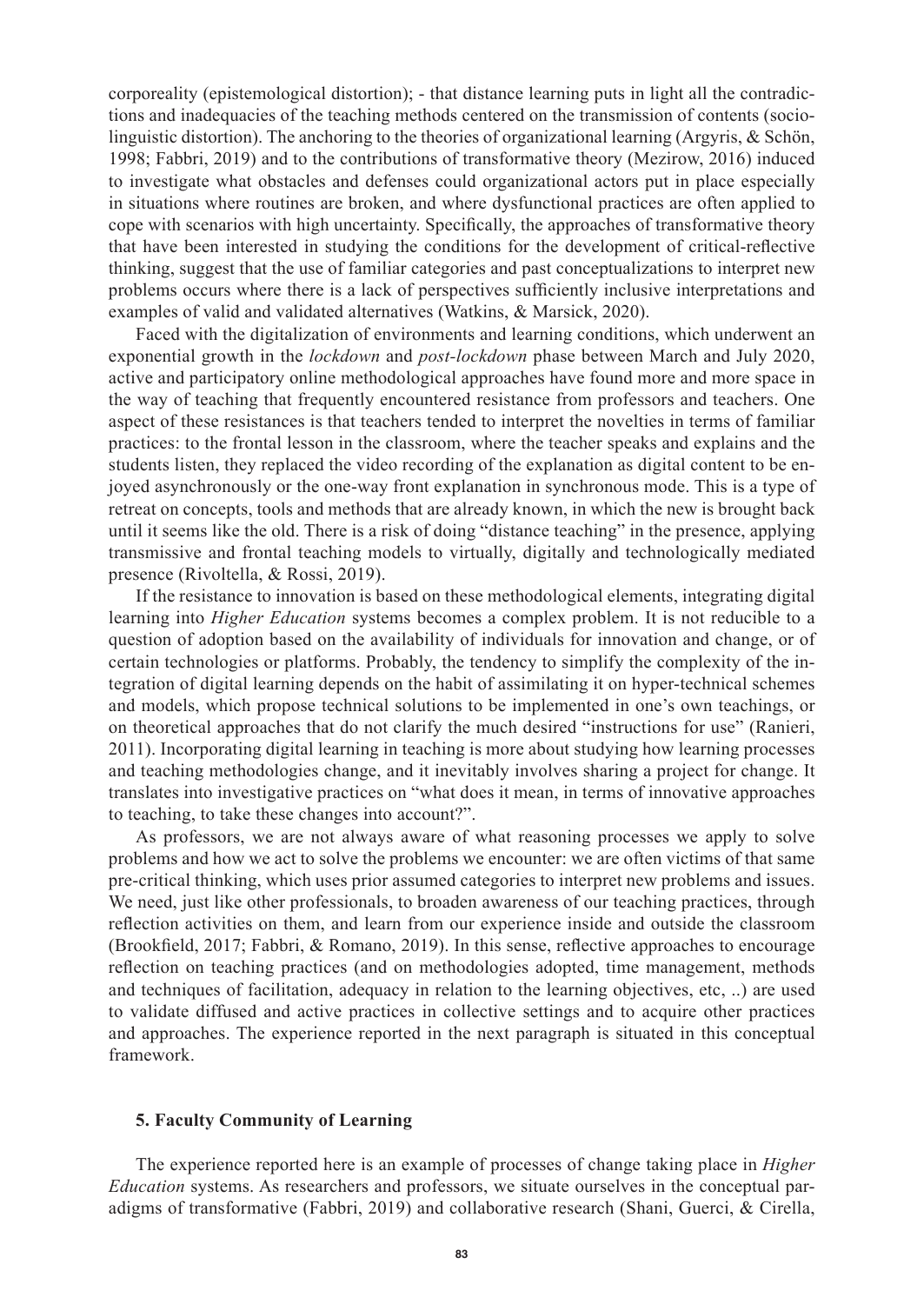2014): these recognize the critical-reflective positions of researchers, who do not study a field of investigation from the outside, but they are part of it, and contribute to building knowledge that is useful for producing transformative outcomes. We could not, therefore, study the changes taking place in the integration of digital learning without recognizing ourselves as organizational actors called into question by the phenomena and issues we wanted to investigate.

The experience we describe saw the active participation of 40 professors from the University of Siena, belonging to thirteen different departments. It is an experience developed within the activities of the *Faculty Community of Learning*, a professional learning community made up of full professors, associate professors, assistant professors, junior researchers, newly hired professors, coming from a variety of disciplines, from that of historical sciences and cultural heritage and that of information engineering and life sciences.

The *Faculty Community of Learning* of the assistant professors at the University of Siena is configured as a "professional collaborative apprenticeship" setting, in which each professor takes on the role of "explorer", change agent and innovation leader in his or her degree program and department. The Author of this contribution is an active participant, interested both in the themes of innovative teaching methodologies with high levels of engagement, and in the study of leadership and dynamic governance processes within professional communities. The focus of attention will therefore be twofold, also in the narration of the path of this community.

With the unexpected spread of the coronavirus pandemic, as university professors we have responded to the urgency of synchronous and asynchronous online lessons while trying to preserve the criterion of quality teaching with a high rate of interactivity. The *Faculty Community*  was the device for comparison, exchange of practices and construction of knowledge, perceived as particularly "urgent", also in order to escape the risk to fall into the fascination of the solipsism of the university professor struggling with the remote teaching of the emergency. Trying to respond to questions related to the integration of digital learning in our courses, we have expressed training and development needs (Romano, 2020; Fabbri, & Romano, 2019). For the members of the *Faculty Community of Learning*, the need to find and confront each other even within an emergency scenario has resulted in the opening of collaborative and multi-stakeholder inquiry paths, in which to work together with colleagues interested in organizational and didactic change towards online teaching and learning models. We have started collaborative investigations on:

(a) what are the promising models of online learning;

(b) how to intercept and map promising teaching practices even outside the confines of one's university or disciplinary sector;

(c) how to investigate future teaching scenarios in relation to a *post-lockdown* reopening.

The *Faculty Community of Learning* has activated contacts with professionals and colleagues who have already network on the issues of blended and online learning, to foreshadow together which methods increase the ability to interact with students in the design of online courses (Bolisani, Fedeli, De Marchi, & Bierema, 2020). An exploratory inquiry was launched through the administration of an online survey to all professors of the departments involved and of an online survey to students. Students and technical staff were involved as facilitators of the transformative processes underway. On the one hand there is a literature that elicits us to speak not so much *about* students but *with* students, from the other hand the students point out the living problems of an emergency remote teaching and the complexities of the issues related to the accessibility of resources, contents, programs useful to support professors in envisioning how to make their teaching practice truly more accessible and inclusive (Hodges *et al*., 2020).

The online survey administered to the faculty and the professors investigated the following dimensions:

a) socio-demographic data (relating to professors and students);

b) availability of access to ICT resources;

c) home conditions of remote study and working: work environment and family environment (presence of relatives);

d) perception of the quality of distance learning.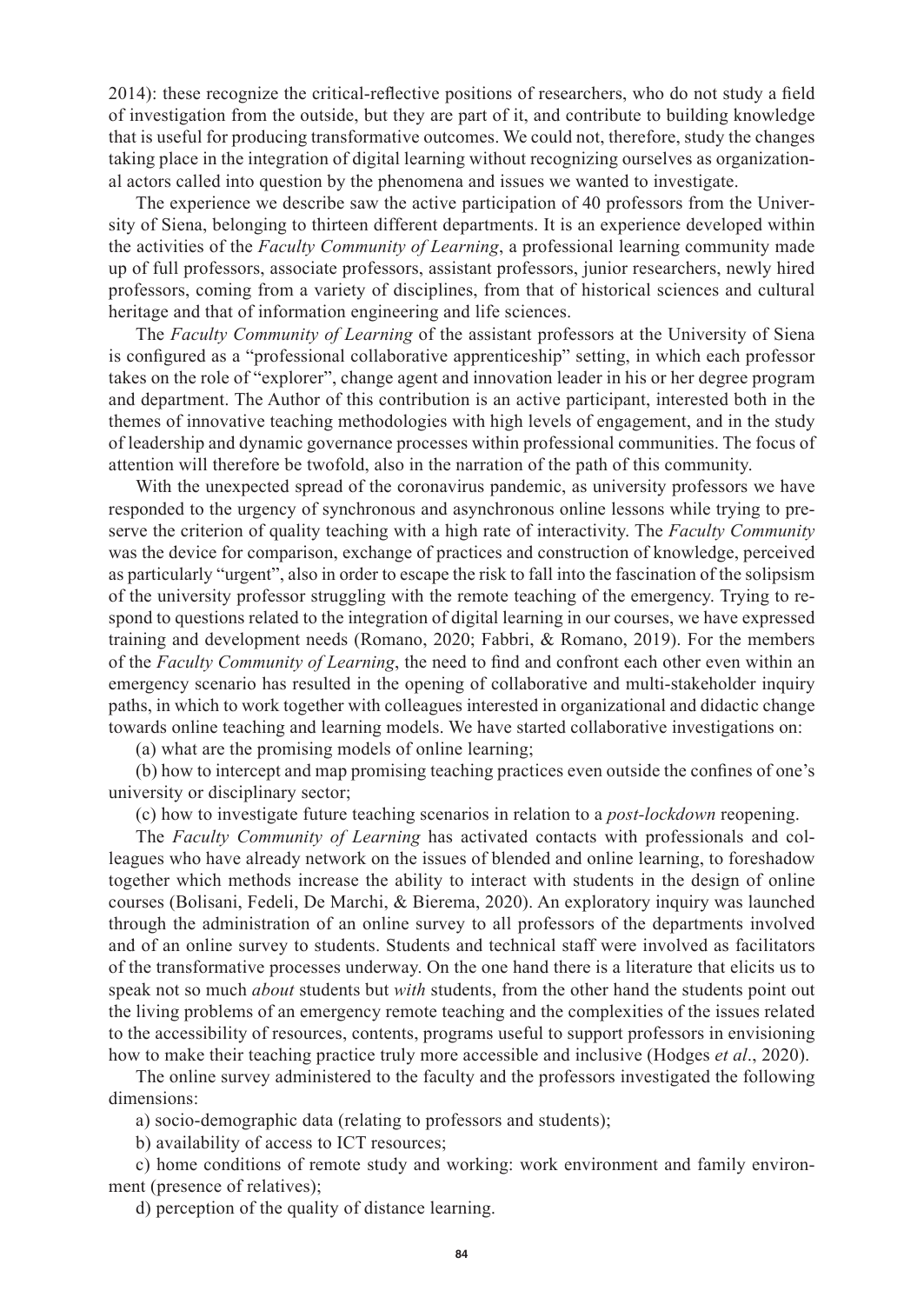At the end, there was an open-ended section which asked respondents to indicate:

- a. effective online teaching practices;
- b. shortcomings of active online teaching;
- c. needs related to active online teaching;
- d. ideas and proposals for experimentation.

The study gathered 80 questionnaires completed by university professors with different scientific-disciplinary sectors and 110 questionnaires completed by students attending the bachelor's degree and the master's degree courses of twelve departments.

The answers of the students made possible to emphasize the acquisitions and the gains obtained with distance learning through online platforms and the perception of their effectiveness.

Students highlighted criticalities and limitations of teaching systems that were set up in the face of the educational urgency, and suggested improvement paths. These include how to make course contents more accessible in synchronous and asynchronous mode, how to expand the levels of sharing of materials, and online collaboration of students, how to overcome the digital divide for those who cannot access resources and technological devices necessary to participate in educational activities. As regards the aspects of perception of the quality of distance learning, the results showed a correlation between low levels of accessibility to technological resources and digital devices and lower levels of perception of the quality of distance teaching. Students' perception of the quality of distance learning also correlates positively with maintaining contact with their own group. Among the students, the 60% of the students result to own low or basic digital competences, while less than the 10% of the sample of respondents have high competences.

Among the positive notes, students' answers argued that the integration of online learning allowed to break down barriers related to space and time, also increasing the percentage of attendance. This data takes on even more value if we consider that almost 30% of the students respondent said they were "non-resident students". To these are added the "working" students who also expressed positive feedback regarding the possibility of greater personalization of the time and ways of participating in the activities. Figure 1 summarizes the facilitating factors that contribute to increase the score of the levels of perception of the quality of distance learning at the university:

# **PUSHER FACTORS FOR THE ONLINE TEACHING AND LEARNING**



Fig. 1: Facilitating factors in online teaching and learning This survey has limits that are important to consider for an accurate interpretation and con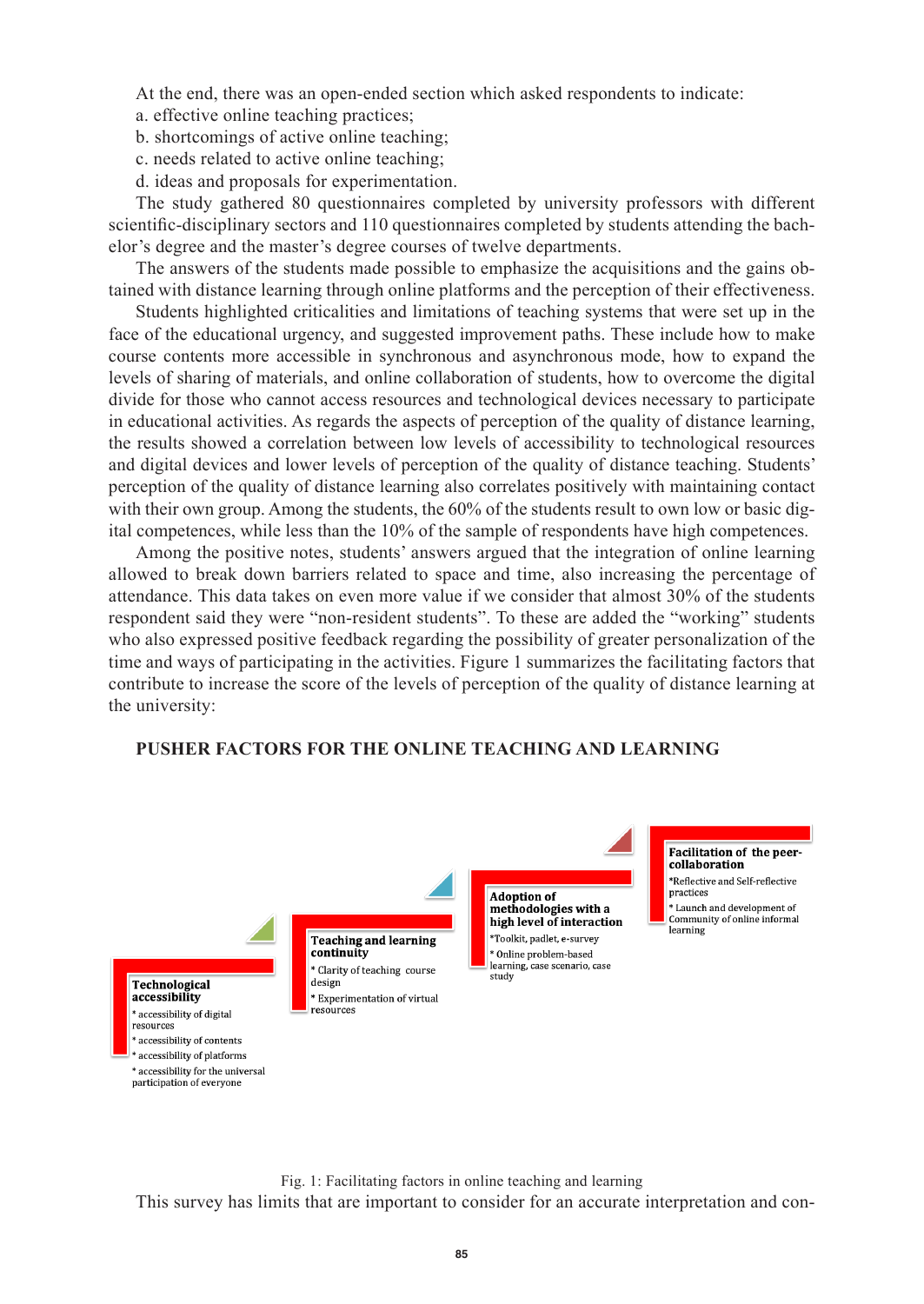textualization of the findings. The study is based exclusively on self-report questionnaires and, despite the choice to use online-based questionnaires, the presence of a bias related to social desirability cannot be excluded (Creswell, 2015). In addition, we have seen great variability in the participation rates reported in the various departments involved. This variability in participation may have fueled a selection bias of participants, compromising the ability to generalize our results to the entire population and to consider these data as representative.

The outcome of these trajectories of collaborative inquiry resulted in the design of formal learning paths (structured in the form of the Learning Path with the release of Open B@dge) and informal learning paths (in the configuration of the meetings of the Faculty Community). Both the formal and informal path aimed at accelerating and accompanying educational and organizational transformations and the development of new methodological and design skills. Those were not linear trajectories: the methodological framework provided did not privilege a top-down approach, but a mixed learning path, bottom-up/top-down, which included the efforts to build settings, meetings on concrete issues, confusing dilemmas, successful or unsuccessful micropractices and which challenged the idea of the professor's work as an individual task (Steinert, 2014).

Blended learning in mixed contexts, between the physical context of the classroom and the expansion of the virtual connection in synchronous and asynchronous, is not the same as teaching completely online. The blended learning and teaching of the *post-lockdown* phase constitutes an approach of the structurally high-tech hybrid presence, in which "the contact" is postponed to virtually mediated modalities, with specific characteristics of its own. These are material conditions that require the opening of collaborative, transdisciplinary research trajectories. How to design online distance learning is not immediately attributable to the familiar modalities and categories with which the role of the professors was interpreted until before the start of the pandemic.

### **6. Conclusions**

On the threshold of the new rise in the contagion curve and in the face of the "threat" feared as such - of new *lockdown*, the contribution articulates a reflection on how and under what conditions integrated digital learning can constitute multiple and intersectional trajectories of organizational and didactic innovation in *Higher Education* systems.

In this regard, a collaborative research experience of a community of university professors dealing with the challenges posed by remote distance learning and the need to equip themselves to cope with a process of organizational change was briefly described. The experience presented has an illustrative value, although it has limits in terms of generalizability and representativeness of the results.

In the case presented, the Faculty Community is the fundamental junction that made it possible to analyze and unpack the processes of learning from the experience of the professors, the construction of knowledge and the social structures that made the organizational change possible. As a collaborative learning and research device, the Faculty Community has established a relational network and a space for the participation of the actors involved in it (Lipari, 2012). Change seems to be embodied in the material culture of teaching practices, calling into question the sharing of a passion, taking place through the development of a sense of belonging, reinforcing common professional identities and enhancing their differences (Fabbri, & Romano, 2018). Faced with the risk of a further social polarization on integrated digital learning, at the time of the new wave of the pandemic, the Faculty community is called to deepen the study of the conditions and the characteristics of the integration of digital teaching as a development and innovation trajectory in university contexts, adopting scientific rigor, with the aim of stemming and containing the risks of impeding attitudes resulting from pre-critical and not validated visions.

Finally, the contribution aims to highlight how the central core of the embodiment of the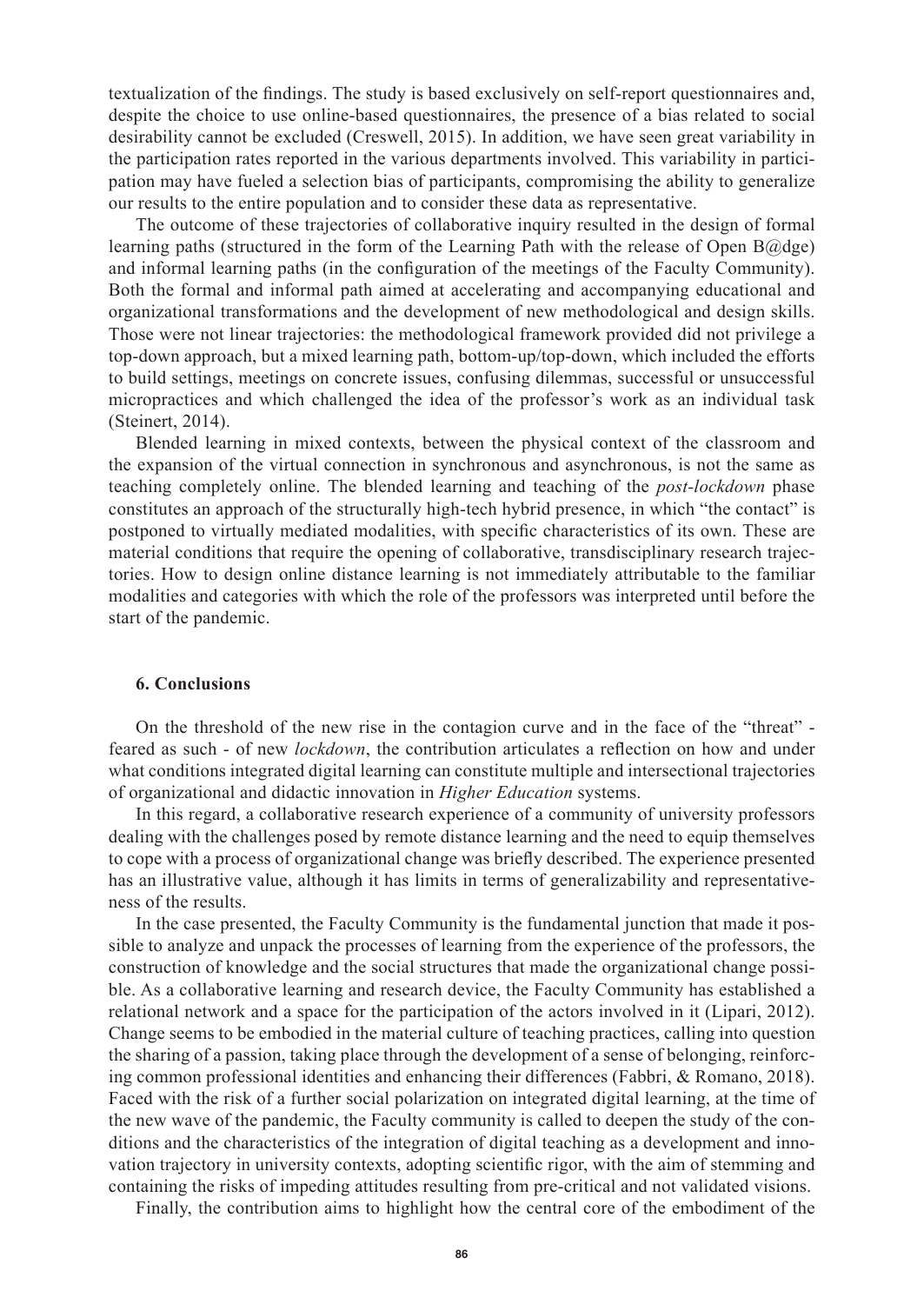digital learning is organized around the construct of didactic intercorporeity and the path that leads to the incorporation of digital learning practices, occurring through intercorporeal, situated, distributed processes. The thesis argued in this article is that how to integrate digital learning and overcome the stalemate of an urgent response to educational emergency is a "research problem" for academic professionals, and that only if is addressed in this way can produce knowledge and results that have an effective impact on the university world.

# **References**

- Argyris C., Schön D. (1998). *Apprendimento organizzativo. Teoria, metodo e pratiche.* Milano: Guerini Editore.
- Armitage R., & Nellums L. B. (2020). *Considering inequalities in the school closure response to COVID-19.* "The Lancet", 8 (5) , e644.
- Baldassarre M., & Sasanelli L.D. (2020). *Progettare la didattica a distanza in chiave inclusiva con il Learning Designer*. «Journal of Education, Technology and Social Studies», pp. 151-162.
- Bolisani E., Fedeli M., De Marchi V., & Bierema L. (2020). *Together we win: Communities of Practice to Face the COVID Crisis in Higher Education.* In A. Wensley, & M. Evans (Eds.), *Proceedings of the 17th International Conference on Intellectual Capital, Knowledge Management & Organisational Learning ICICKM 2020* (pp. 72 - 80).
- Brookfield S. (2017). *Becoming a Critically Reflective Teacher. Second Edition*. San Francisco: Jossey-Bass.
- Colonna I. (2020). *Sintomatologia di un lockdown ipermediatizzato*. In P. Ellerani, & S. Cristante (a cura di), *Le Scienze Umane alla prova della distanza sociale.* Università del Salento: Liber.
- Creswell J.W. (2015). *Research design : qualitative, quantitative, and mixed methods approaches* — 4th ed. Thousand Oaks, CA: Sage Publications.
- De Filippo M., Percoco A., & Voce A. (2020). *Covid-19 e didattica a distanza. Il caso Basilicata, una regione a rischio digital divide. Working Papers. Paper 1298.* Fondazione Eni Enrico Mattei. Retrieved at: https://services.bepress.com/feem/paper1298
- Dell'Anna S., Pellegrini M., Ianes D., & Vivanet G. (2020). *Learning, Social, and Psychological Outcomes of Students with Moderate, Severe, and Complex Disabilities in Inclusive Education: A Systematic Review*. «International Journal of Disability, Development and Education». DOI: 10.1080/1034912X.2020.1843143.
- Di Palma D., & Belfiore P. (2020). *La trasformazione didattica universitaria ai tempi del Covid-19: un'opportunità di innovazione*? "Formazione & Insegnamento", XVIII, 1, pp. 281- 293.
- Ellerani P., Cristante S. (a cura di) (2020). *Le Scienze Umane alla prova della distanza sociale.* Università del Salento: Liber.
- Fabbri L. (2019). *Le metodologie attive di ricerca. Che cosa hanno a che fare azione, partecipazione, apprendimento e ricerca*. "Educational Reflective Practices", 1, pp. 7-18.
- Fabbri L., Melacarne C. (2016). *Didattica dell'innovazione e innovazione didattica. L'apprendimento come condizione per il cambiamento*. In Fedeli M., Grion, V. and Frison D. (eds.) *Coinvolgere per apprendere. Metodi e tecniche partecipative per la formazione* (pp. 319- 339). Lecce: Pensa MultiMedia.
- Fabbri L., & Romano A. (2017). *Metodi per l'apprendimento trasformativo. Casi, modelli, teorie.* Roma: Carocci Editore.
- Fabbri L., & Romano A. (2018). *Innovazione didattica e professionalizzazione dei saperi. Il caso del Teaching & Learning Center dell'Università di Siena*. "Education Sciences & Society", 9 (2), 2018, pp. 8-19.
- Fabbri L., & Romano A. (2017). *Metodi per l'apprendimento trasformativo. Casi, modelli, teorie.* Roma: Carocci Editore.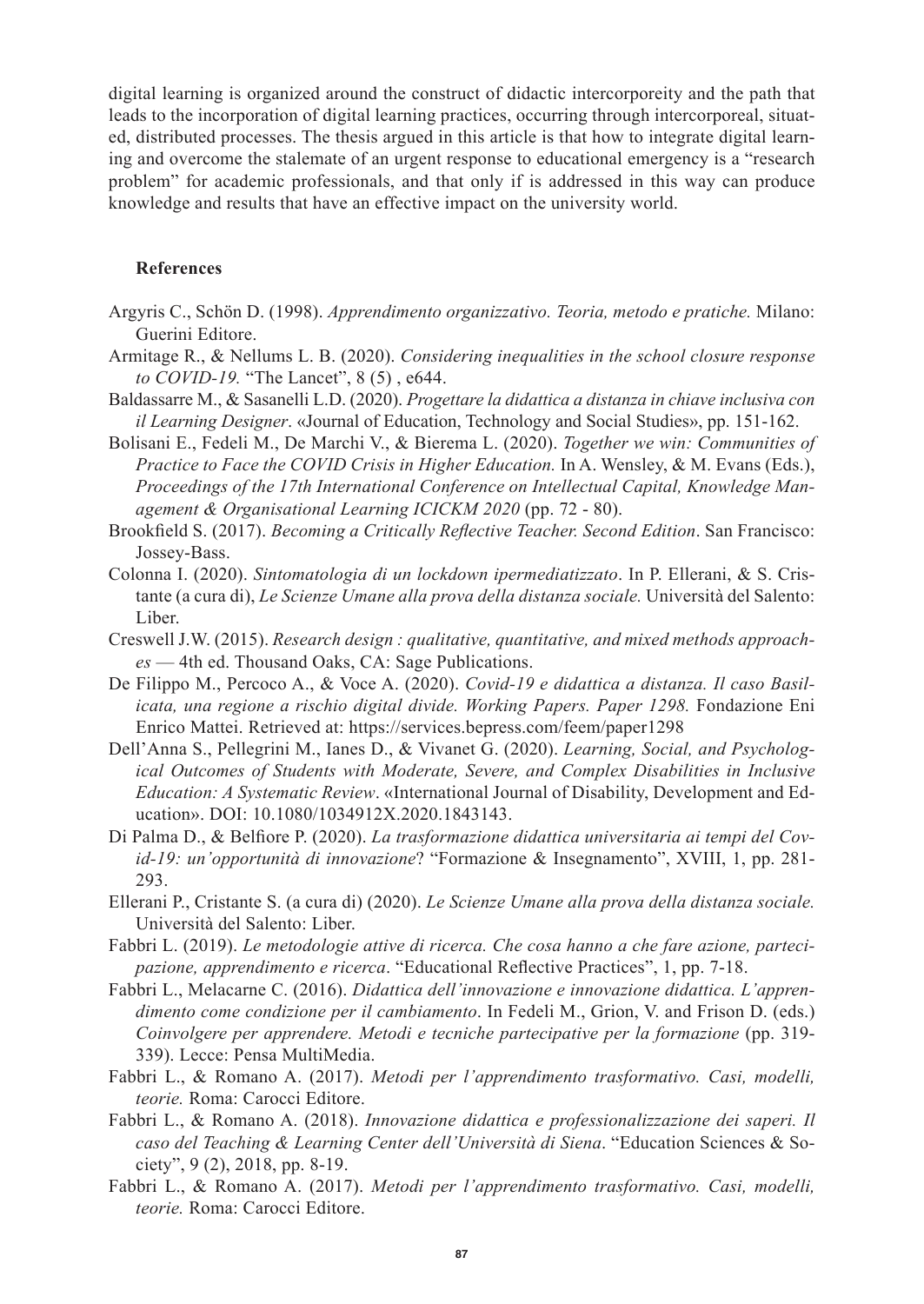- Fabbri L., & Romano A. (2019). *Engaging Transformative Organizational Learning to Promote Employability.* "New Directions on Adult and Continuing Education, Fostering Employability. *A*dult and Higher Education: An International Perspective", vol. 2019, n.163, pp. 53-65.
- Fabbri L., & Torlone F. (2020). *Formazione insegnanti: come apprendere dall'esperienza.* In F. Gomez Paloma (a cura di), *Embodiment & School* (pp. 39-49). Lecce: Pensa Multimedia.
- Fedeli M. (2014). *Perspectives on Teaching and Learning Methods in Higher Education*. «Educational Reflective Practices», vol. 2, 3: 37-52.
- Fedeli, M. (2018). *Promoting faculty development at university of Padova: Teaching4Learning@Unipd*. In V. Grion & A. Serbati (eds.) *Assessment of Learning or Assessment for Learning? Towards a Culture of Sustainable Assessment in Higher education* (pp. 121-126). Lecce: Pensa Multimedia.
- Fedeli, M.& Taylor, W.E. (2017). *Strategie per l'innovazione didattica. L'esperienza di un teachers' study group*. In E. Felisatti & A. Serbati (eds.), *Preparare alla professionalità docente e innovare la didattica universitaria* (pp.184-194). Milano: Franco Angeli.
- Felitti, V.J. (2017). *Future Applications of the Adverse Childhood Experiences Research.* «Journal of Child & Adolescent Trauma», 10:205-206. Doi: 10.1007/s40653-017-0189-1.
- Gomez Paloma F. (a cura di) (2020). *Embodiment & School.* Lecce: Pensa Multimedia.
- Gutiérrez K.D. (2008). *Developing a Sociocritical Literacy in the Third Space.* "Reading Research Quarterly", 43, 2, pp. 148-164.
- Halford S., & Savage M., (2010). *Reconceptualizing digital social inequality.* «Information, Communication & Society», 13 (7), pp. 937-955
- Heifetz R.A., Linsky M., & Grashow A., (2019). *La pratica della leadership adattiva. Strumenti e tattiche per trasformare le organizzazioni e le comunità*. Milano: FrancoAngeli.
- Hodges C., Moore S., Lockee B., Trust T., & Bond A. (2020). *The Difference Between Emergency Remote Teaching and Online Learning.* Retrieved at: https://er.educause.edu/articles/2020/3/ the-difference-between-emergency-remote-teaching-and-online-learninghttps://er.educause.edu/articles/2020/3/the-difference-between-emergency-remote-teaching-and-online-learning.
- Latour B. (2020). What protective measures can you think of so we don't go back to the pre-crisis production model? (translated from French by Stephen Muecke). Retrieved at: https:// aoc.media/opinion/2020/03/29/imaginer-les-gestes-barrieres-contre-le-retour-a-la-production-davant-crise/.
- Lazzari, M. (2018). *Istituzioni di tecnologia didattica.* Roma: Studium Srl.
- Lipari, D. (2012), *Postfazione. Ricontestualizzare le pratiche di comunità di pratica: questioni di metodo e dimensioni etiche*. In V. Alastra, C. Kaneklin, & G. Scaratti (a cura di), *La formazione situata. Repertori di pratica* (pp. 223-251). Milano: FrancoAngeli.
- Lucisano P. (2020). *Fare ricerca con gli insegnanti. I primi risultati dell'indagine nazionale SIRD "Per un confronto sulle modalità di didattica a distanza adottate nelle scuole italiane nel periodo di emergenza COVID-19".* «Lifelong Lifewide Learning», 17 (36), pp. 3 – 25.
- Mannarini, T., Salvatore, S., Veltri G.A. (2020). *Identity, otherness, and psycho-cultural dynamics.* In T. Mannarini, S., Salvatore & G.A. Veltri (Eds). *Media and social representations of otherness. Psycho-social-cultural implications* (pp. 1-16). Cham, Switzerland: Springer.
- Marsick V. J., Neaman A. (2018). *Adult Informal Learning.* In: Kahnwald N., Täubig V. (Hrsg.), Informelles Lernen. Berlin: Springer.
- Mezirow J. (2003). A*pprendimento e trasformazione.* Milano: Raffaello Cortina.
- Mezirow J. (2016). *La teoria dell'apprendimento trasformativo.* Milano: Raffaello Cortina Editore.
- Mezirow J., & Taylor E. W. (Eds.). (2011). *Transformative Learning: theory to practice. Insights from Community, Workplace, and Higher Education.* San Francisco: John Wiley.
- Ranieri M. (2011). *Le insidie dell'ovvio. Tecnologie educative e critiche della retorica etnocentrica.* Pisa: Edizioni ETS.
- Ranieri M. (2020). *Tecnologie per educatori socio-pedagogici, Metodi e strumenti*. Roma: Carocci editore.